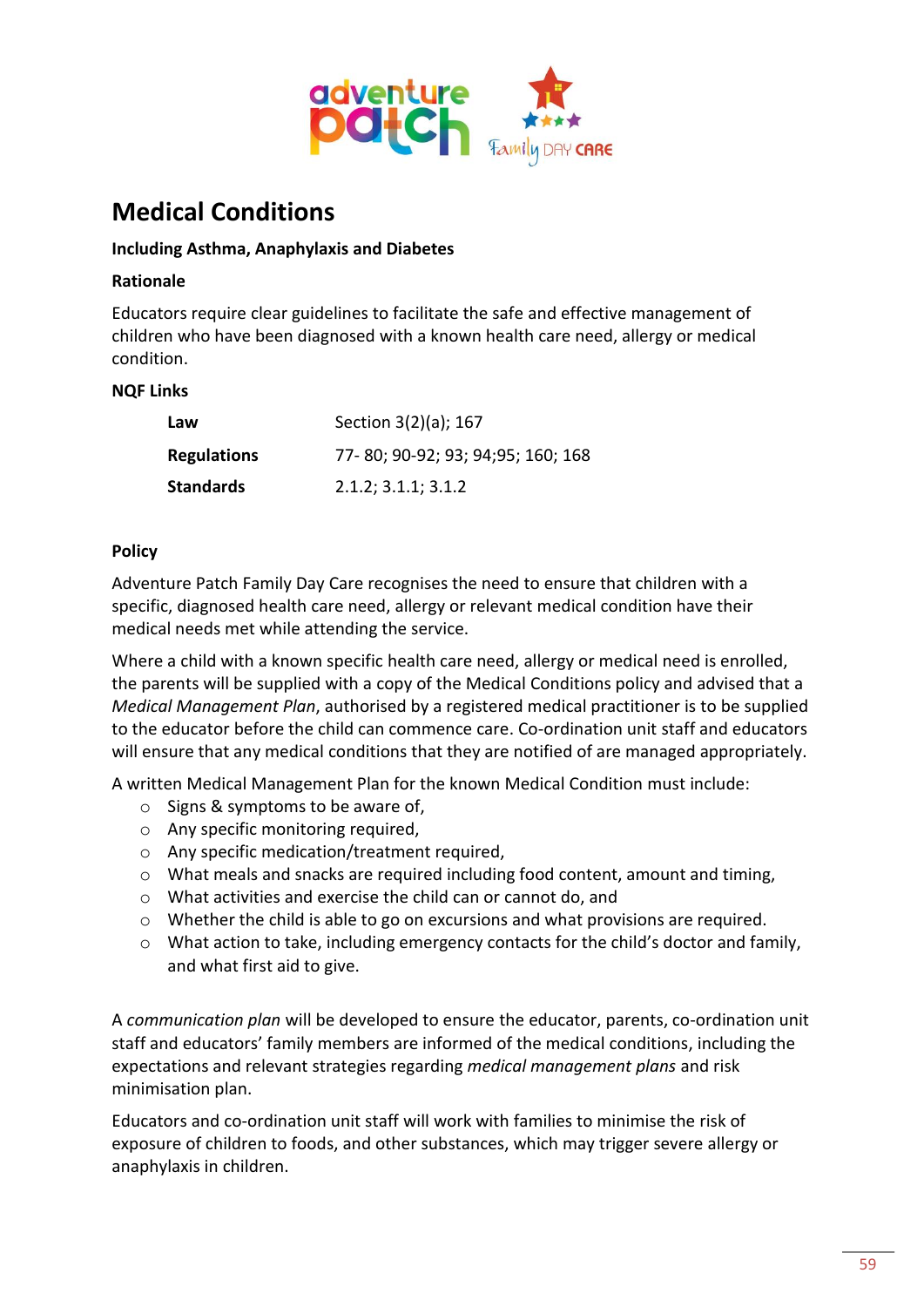The nominated supervisor authorises each suitably qualified educator to administer medication as required.

# **Procedure**

## *Co-ordination Unit staff and educators will:*

- During the enrolment process seek information about any specific health care need, allergy or relevant medical condition that a child may have. In line with the communication plan, the information will be communicated verbally and in writing (Current Medical Management Plan) to the educator and Co-ordination Unit;
- Encourage ongoing communication with families in regards to medical status of children (both verbally and written);
- Ensure the current and relevant *medical management plan* is implemented in the event of an incident relating to the child's specific health care need, allergy or relevant medical condition (Where a child enrolled at Adventure Patch Family Day Care has a specific health care need, allergy or relevant medical condition, parents are required to provide the educator with a *medical management plan* for the child);
- Ensure families will review the *medical management (action) plan annually or when circumstances change* in consultation with a registered medical practitioner.
- Conduct a risk assessment of the care environment to reduce the likelihood of exposure to relevant allergens;
- Develop a risk minimisation plan for times that the child is in the care environment, in consultation with families and co-ordination unit staff. This will ensure:
	- o any risks relating to the child's specific health care need, allergy or relevant medical condition are assessed and minimised; and
	- o if relevant, practices and procedures in relation to the safe handling, preparation, consumption and service of food are developed and implemented; and
	- o if relevant, parents are notified of any known allergens that pose a risk to a child and strategies for minimising the risk are developed and implemented; and
	- o all staff members and volunteers can identify the child, their medical management plan and the where the medication is to be kept and outline strategies for minimising the identified risks;
- Ensure medication is only administered to a child enrolled in the service with the written permission of the child's family or legal guardian using the Medication Authority Form.
- Ensure that at all times educators and co-ordination unit staff working with children have current recognised training in first aid, asthma and anaphylaxis management;
- Children with life threatening illnesses, i.e. allergies or relevant medical conditions cannot be left with the educator without their appropriate in date medication;
- Display emergency contact phone numbers by the telephone;
- In the situation where a child who has not been diagnosed as having a medical condition but appears to be suffering from a medical condition staff and educators will:

**Call an ambulance 000** (or 112)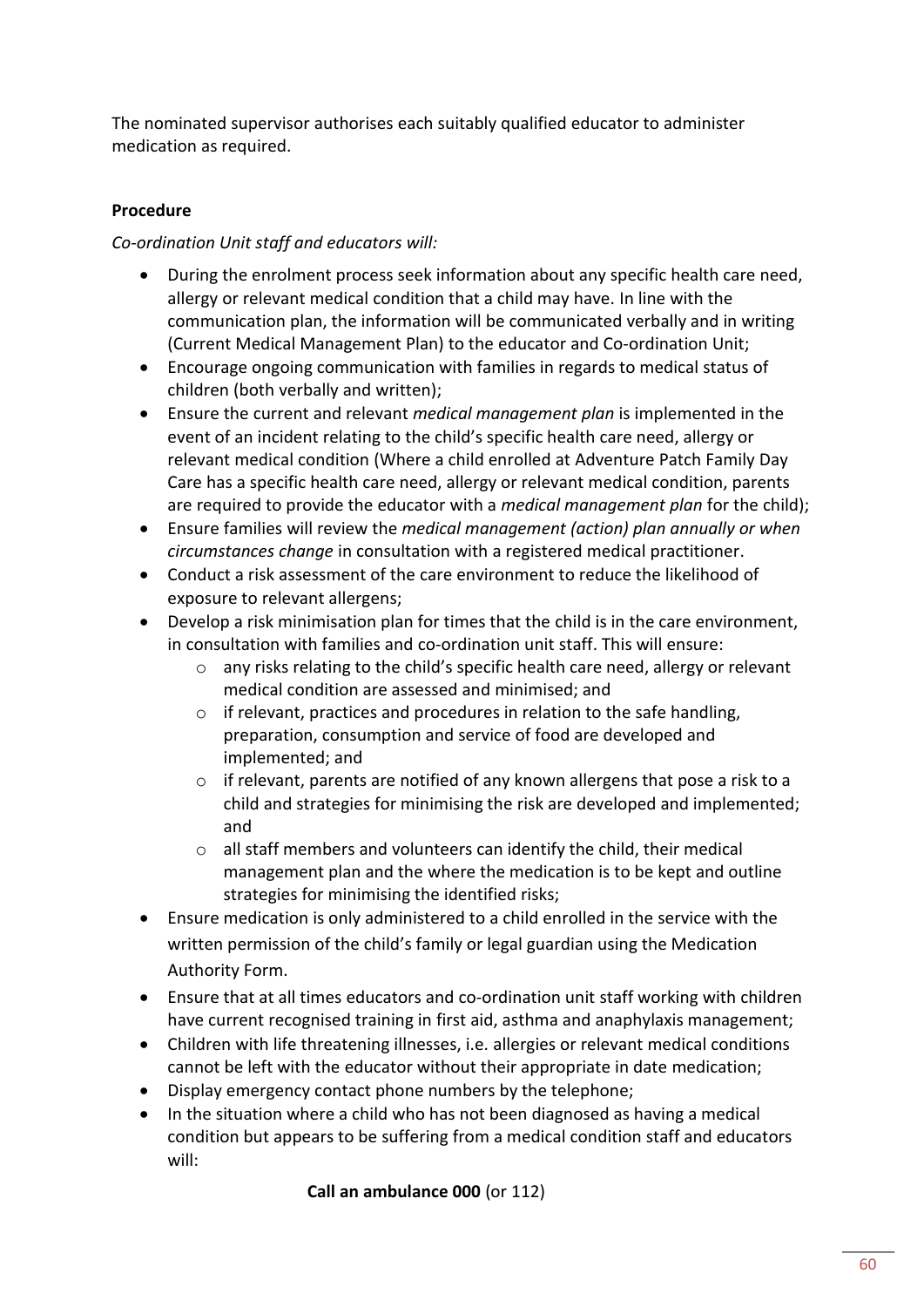#### **As instructed, commence First Aid measures**

#### **Contact parents**

## **If parents cannot be contacted then contact emergency contacts**

## **Contact the Co-ordination Unit**

#### **Self Administration of Medication**

A school aged child may self-administer medication in line with the following circumstances:

- Written authorisation is provided by the person with the authority to consent to the administration of medication on the child enrolment form.
- Method by means the medication will be administered, e.g oral, inhale
- Medication is to be provided to the educator for safe, correct storage and they will provide it to the child when required.
- Following practices outlined in this Policy.
- Self-administration of medication for school aged children will be supervised and documented by the educator.
- The medication record is completed in relation to the self-administration of the medication detailing the time medicated and the dosage.
- Ongoing monitoring will occur when a person has self medicated
- A communication plan for scheme staff, educators and parents is developed to ensure the child's medical management plan and location of the child's medication is clearly communicated to Co-ordination Unit staff, educators, volunteers and students visiting the care environment.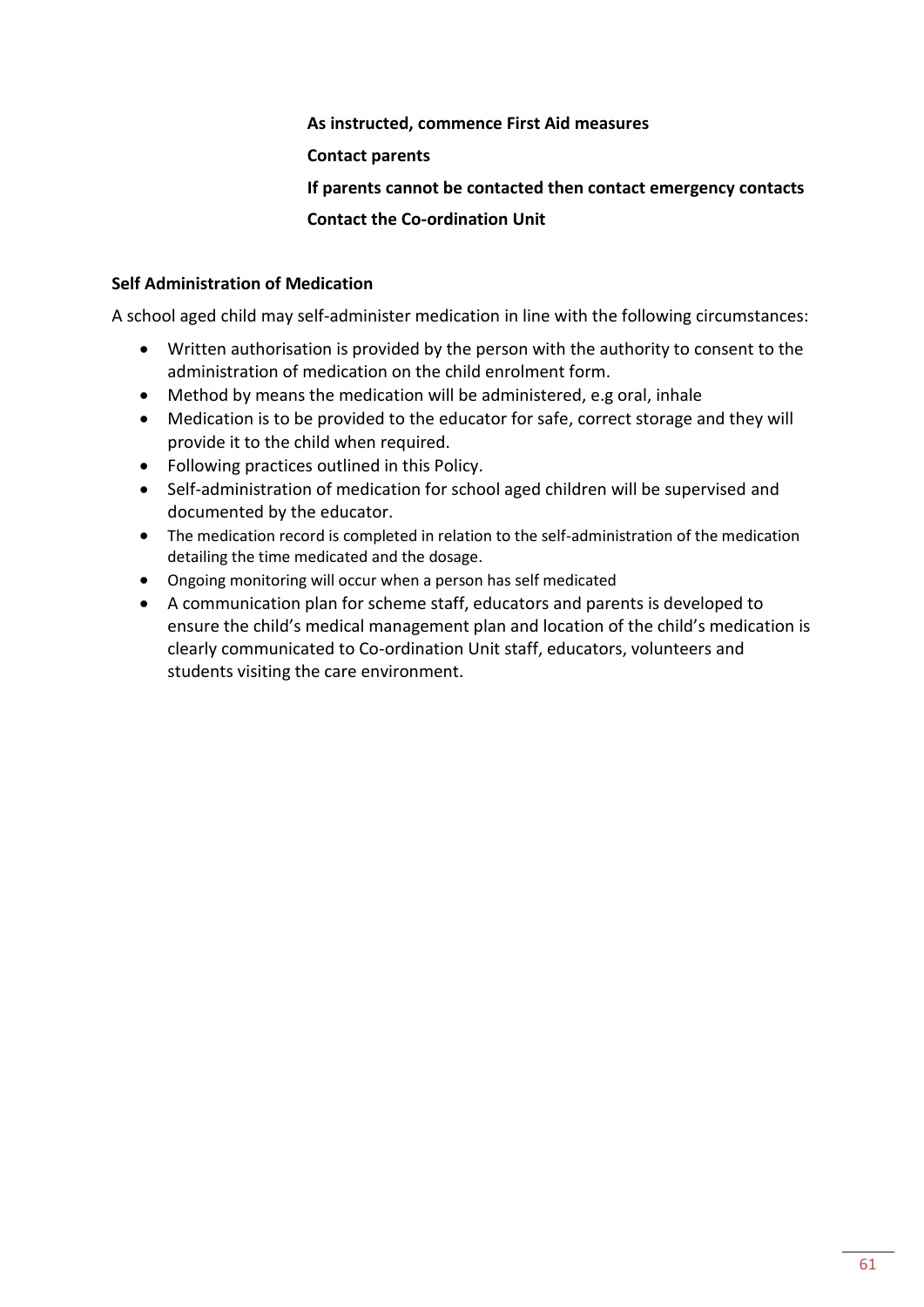## **Guidelines for Children at Risk of Anaphylaxis**

- Unless it is an emergency, medication is only administered to a child enrolled in the service with the written permission of the child's parent, legal guardian or person named in the child's enrolment record as authorised to consent to medical treatment or the administration of medication. Where medication is administered, the administration must be recorded in the Medication Authority Form **Note:** Regulation 94 outlines the circumstances in which medication may be administered in the case of an anaphylaxis or asthma emergency.
- Ensure that no child that requires an adrenaline autoinjector is left in care without one.
- The adrenaline autoinjector must be clearly identified with the child's name, kept in an easy identifiable place and that it is within the storage and use by date as required by manufacturer.
- The adrenaline autoinjector is stored in a location easily accessible to adults, inaccessible to children and away from direct sources of heat. Other medication that is used to counteract anaphylaxis signs and symptoms needs to be stored as per manufacturer's instructions.
- Ensure an anaphylaxis action plan is filled out with the family in conjunction with a medical practitioner. Once completed this should be kept on file and with the adrenaline autoinjector.
- Parents are required to notify the educator if there are changes to the current action plan and provide the educator with an updated and signed action plan.
- Parent/guardian's current contact details are available.

# *In relation to children at risk from food related allergies*

- It is preferable that the child should only eat food that been specifically prepared for him/her usually by the parent. Where the educator is preparing food for the child, ensure that it has been prepared according to the parent's or registered medical practitioner's instructions.
- Where the educator is proving food or beverages other than water, this is in consultation with the parent.
- Bottles, drinks other than water and lunch boxes, including any treats, provided by parents/guardians should be clearly labelled with the child's name.
- There should be no trading or sharing of food, food utensils and containers between children
- In some circumstances it may be appropriate that a highly allergic child does not sit at the same table when others consume food or drink containing or potentially containing the allergen. However, children with allergies should not be separated from all children and should be socially included in all activities.
- Where a child in care has an allergy to milk, ensure non-allergic babies are held when they drink formula/milk.

## *In relation to the child at risk from bite and sting allergies*

- Co-ordination Unit staff and educators carry out risk assessment of play spaces to minimise exposure to known triggers.
- Children are to be directly supervised at all times.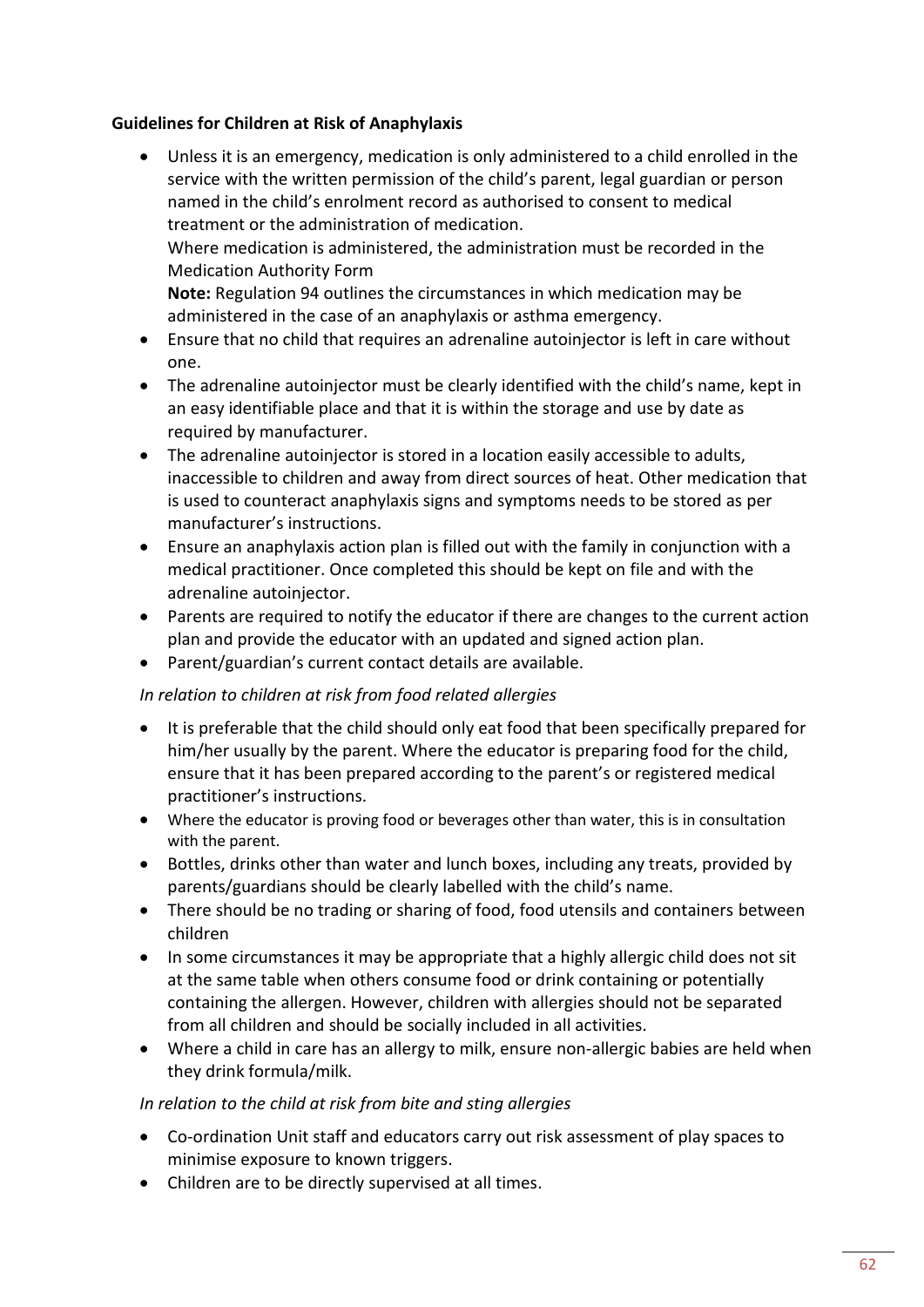# **Guidelines for Managing Children with Asthma**

*Staff and Educators will*

- Be aware of aspects of the indoor environment that may be triggers for Asthma in children. These may include dust mites, gardens/pollen, mould, chemicals, animals, air pollution, bush fires, colds and flu, diet/food, emotions, exercise, heating/air conditioning, medications, stress, weather/thunderstorms.
- Reduce exposure of children to allergens by:
	- o regularly vacuuming and shampooing carpets, rugs and upholstered furniture and washing fluffy toys;
	- o regularly cleaning bedclothes;
	- o treating and preventing growth of mould (when using chemical sprays such as pesticides and cleaning agents, spray when children are not present );
	- o controlling pest infestations;
	- o minimising having pets indoors and ensure they are in a clean and healthy condition; and
	- o using dust resistant mattress and pillow covers.

In any case where a child is having an acute asthma attack the following steps are to be followed:

- Administer first aid or medical treatment according to either:
	- o Emergency Asthma First Aid Plan,
	- o The child's Asthma First Aid or Medical Management Plan, or,
	- o A medical practitioners instructions.
- Dial 000 or 112 for an Ambulance and notify the families in accordance with the Regulation and guidelines on emergency procedures.
- Educators must inform the Co-ordination Unit if they administer first aid.